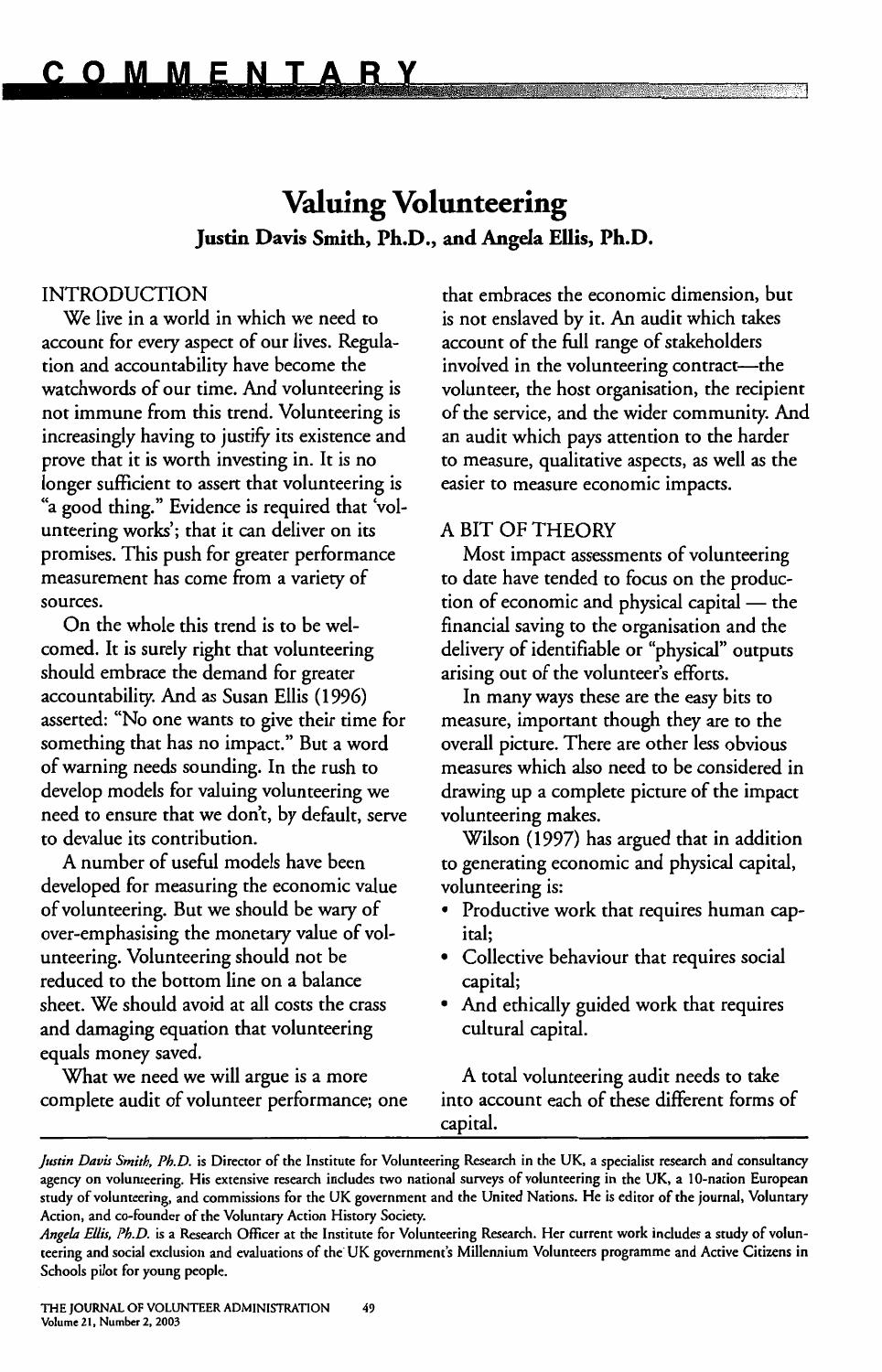# **Economic Capital**

Assessing the economic value of volunteering can be done in a variety of ways.

The Institute for Volunteering Research has estimated the economic value of volunteering to the UK national economy using the simple formula of number of volunteers multiplied by the average hours volunteered per week multiplied, by the average hourly wage rate, to come up with a figure of  $£40$  billion-making the volunteering industry one of the largest contributors to the Gross Domestic Product.

However, such a calculation is of rather limited value. It tells us how much the country would have to pay if all volunteers were paid. But tells us nothing about the investment costs required by an organisation to generate this economic value-volunteering is not cost free.

The Volunteer Investment and Value Audit (VIVA) has been developed in the UK ( Gaskin, 1997, 1999a, 199b) to enable us to calculate the economic return for every pound or dollar invested by an organisation in its volunteering programme. The VIVA ratio places the volunteer's wage equivalent against the total investment costs to the organisation.

The market value of volunteers' work can be calculated by breaking down a volunteer's workload into individual tasks, which can then be costed against equivalent local wage rates. Alternatively, the market value can be calculated taking volunteer job descriptions/ tides and finding the wage rates for equivalent paid jobs in the local market.

Investment or expenditure costs include paid support staff (the volunteering manager), building rent, training courses (for manager and volunteers), recruitment costs, expenses and insurance.

In a comparative study between the Netherlands, Denmark and England VIVA ratios were found to vary between 1:2 and 1: 13.5 (Gaskin, 1999a). In other words, for every pound that was invested in volunteers a notional return of between £2 and £13.50 was generated.

Volunteering will also have a more profound economic value that is much harder to measure. The saving to the nation by a reduction in crime brought about by volunteering neighbourhood watch schemes; or the savings in unemployment benefit caused by the increased employability resulting from volunteering.

Despite the usefulness of such equations we need to move beyond the economic if we are to fully represent the value of volunteering and not to fall into the trap of presenting volunteering as a great way for organisations and governments to save money. Volunteering has a value which transcends economics and it is to try and get at these less easy to quantify measures that we now turn.

#### **Physical Capital**

On the surface physical capital is also quite straightforward to measure. Physical capital refers to the concrete product or output produced by volunteer effort-for example the number of trees planted or the number of wells dug. To measure the contribution of volunteers in these terms merely requires the organisation to count the physical outputs of their projects, and most organisations will already keep such data as part of funding requirements.

However, the issue is not so simple. To complicate matters there is a need to consider the quality of the outputs, alongside mere numbers. Fifty trees planted which fall down in the first strong winds is worth less than ten trees which survive the storm. Somehow a quality measure needs to be introduced into the equation.

#### **Human Capital**

So far we have been focusing on the value of volunteering to organisations or to the nation at large-in terms of economic and physical capital generated. Human capital turns our attention more to the volunteers themselves, as it relates to the acquisition of skills and personal development resulting from volunteering.

Studies have shown a link between volunteering and employability-both in terms of hard factors such as new skills learned, and soft factors such as increased confidence. Studies suggest that volunteering has a role to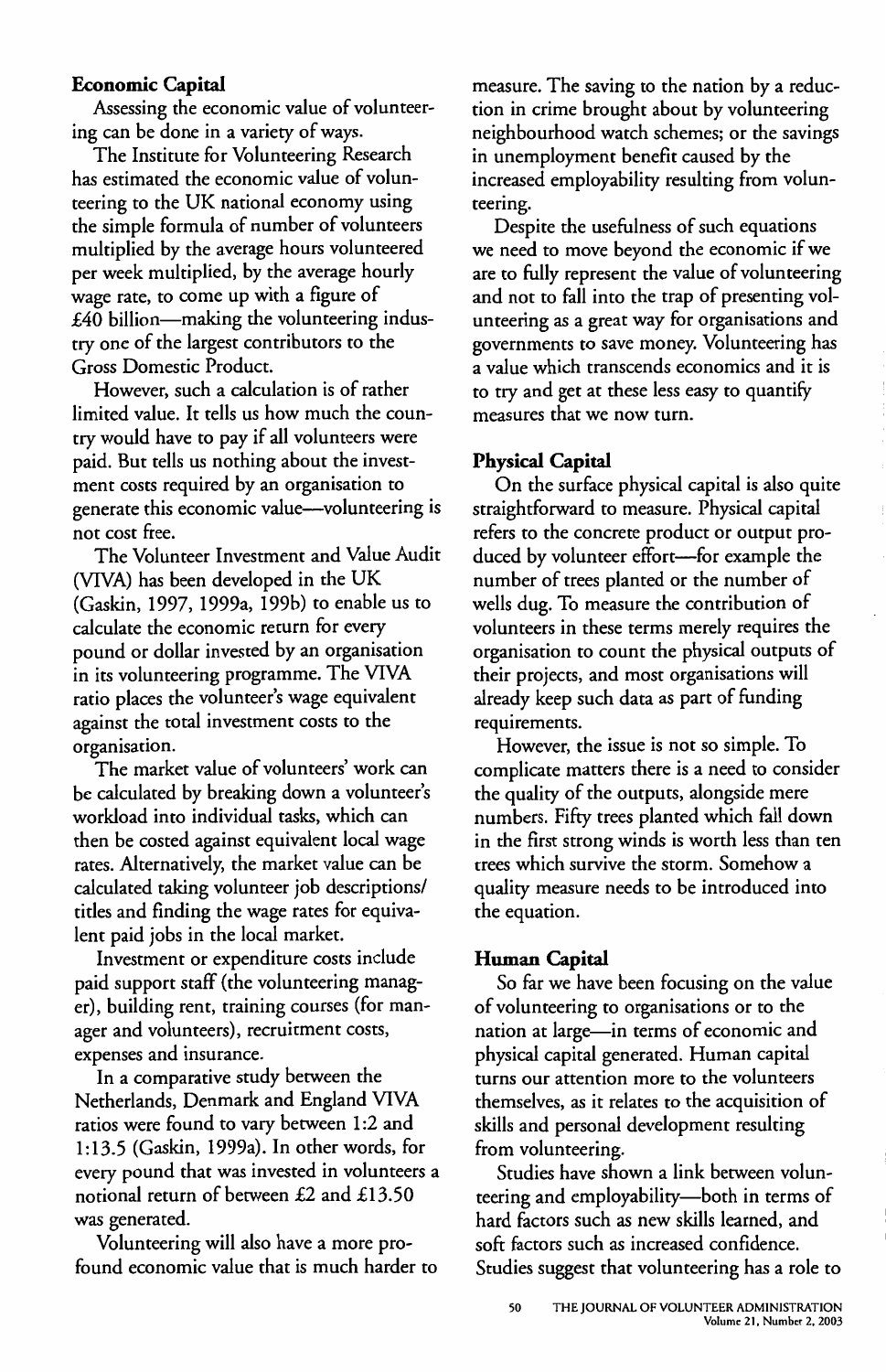play in countering social exclusion and helping to re-integrate marginalised groups such as the unemployed and those with disabilities into mainstream society.

But measuring this impact can be difficult. We can count the number of training courses a volunteer has attended, but we need to know what impact this has had on their personal development. Measuring such things as growth in self-confidence is difficult, not least because of the issue of causality. It is hard to disentangle whether it is the volunteering which has caused the increased confidence or whether it is the fact that confident people are more likely to volunteer.

### **Social Capital**

While physical capital is concerned with inanimate objects and human capital is concerned with individuals, social capital is about relationships and building bonds of trust between people.

Since Coleman and Bourdieu first used the concept of social capital in the 1980s it has found ever-increasing popularity, especially over the past decade following the work of Robert Putnam. Putnam (1993, 2000) defines social capital as networks, norms and trust which enable and enhance co-operation for mutual benefit.

For Putnam social capital is a component of civic virtue. It is accumulated through the contributions that people make to community life, for example, through volunteering. Through enhancing norms of reciprocity social capital increases with use. *As* such it is rather different to other forms of capital. Spending social capital actually increases your savings account!

However, social capital is not always positive. In some instances the creation of strong community ties can lead to certain groups in society being excluded. A distinction has been drawn between bonding and bridging social capital to emphasise the point that not all social capital is outward looking.

Social capital is, of course, broader than volunteering. It is also particularly difficult to measure. There have been a few attempts to develop tools for measurement, most based on the compilation of a range of indicators.

For example, indicators of social capital include voting behaviour, trust in government, membership of voluntary organisations and volunteering.

### **Cultural Capital**

Finally, when thinking about a total audit of volunteering, an assessment of cultural capital must also be undertaken. Cultural capital refers to assets such as a shared sense of cultural and religious identity, including language and heritage. Volunteering can play a valuable role in helping communities to develop a closer identity. Although as with bonding social capital there is a danger that some forms of cultural capital can become exclusionary and discriminative.

# **Applying the Theory**

Having looked at the different components of a total volunteering audit, at the need to measure the contribution of volunteering to the development of economic, physical, social, human, and cultural capital, we now turn to the all-important question of how to implement such as assessment. The Institute has just received funding from the Global Services Institute in the States to develop a Volunteer Audit Tool Kit to enable organisations to effectively measure the contribution volunteers are making.

It is envisaged that the Total Audit will have a number of different elements to it:

First, we would propose a questionnaire to a sample of volunteers involved with an organisation asking about the impact of the experience on their lives: in terms of such things as enhanced social networks; skills gained; health benefits; and increased confidence. This questionnaire could be supplemented by a series of focus groups or one-toone interviews with volunteers to tease out emerging issues.

Second, the total audit should consist of a different questionnaire to key staff within the organisation to assess the impact of the volunteers on the work of the group. The questionnaire would seek evidence of the economic and physical capital generated by the volunteers.

A survey is probably not the best way of